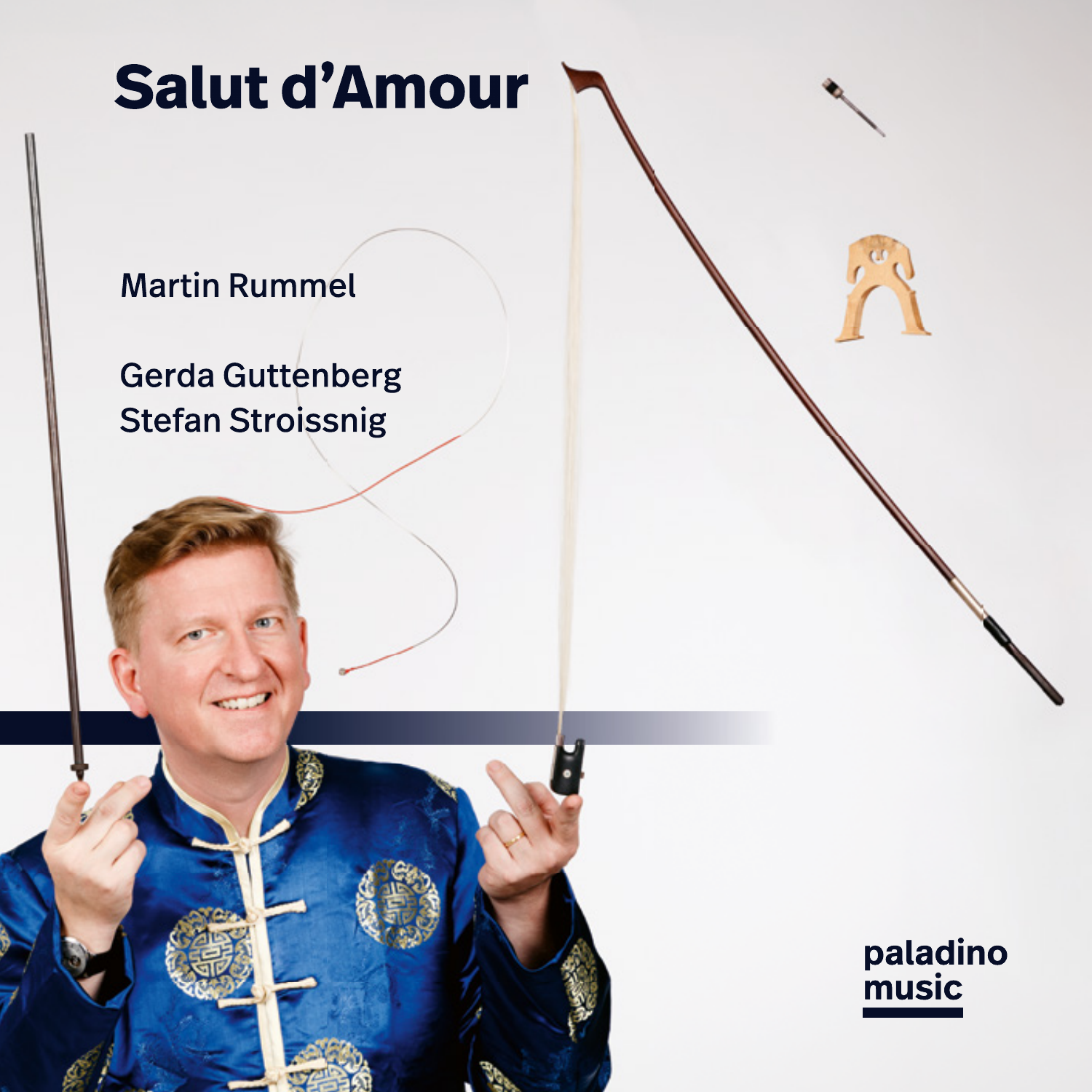| 1.     | Mario Castelnuovo-Tedesco (1895–1968)<br><b>Figaro. Concert Transcription</b>          | 05:56          |
|--------|----------------------------------------------------------------------------------------|----------------|
| 2      | Franz Schubert (1797-1828), arr. D. Popper<br>Ave Maria, Op. 54/2                      | 04:07          |
| 3      | Fritz Kreisler (1875–1962), arr. M. Rummel<br>Syncopation                              | 02:33          |
| 4      | Gabriel Fauré (1845-1924), arr. P. Casals<br>Après un rêve, Op. 7/1                    | 02:46          |
| 5<br>6 | Karl Davidov (1838-1889)<br>Romance sans Paroles, Op. 23<br>Am Springbrunnen, Op. 20/2 | 02:30<br>04:34 |
| 7      | Moritz Moszkowski (1875–1962), arr. M. Rummel<br>Guitarre, Op. 45/2                    | 03:40          |
| 8      | César Cui (1835-1918)<br>Cantabile, Op. 36/2                                           | 04:12          |
| 9.     | Fritz Kreisler, arr. M. Rummel<br>Marche miniature viennoise                           | 03:19          |
| 10     | Georg Goltermann (1824-1898)<br>Romanze, Op. 96/1                                      | 04:00          |

| Sir Edward Elgar (1857–1934)<br>11 Salut d'amour                                                                                    | 02:51    |  |
|-------------------------------------------------------------------------------------------------------------------------------------|----------|--|
| <b>Rudolf Glickh (1864-1945)</b><br>12 Ein Traum, Op. 20                                                                            | 04:11    |  |
| <b>Balduin Sulzer (1932-2019)</b><br>13 Bagatelle, Op. 123a                                                                         | 01:45    |  |
| Maria Theresia von Paradis (1759–1824), arr. M. Rummel<br>14 Sicilienne<br>02:46                                                    |          |  |
| Sergei Prokofiev (1891–1953), arr. M. Rejtich<br>15 Scherzo                                                                         | 01:38    |  |
| Jean Françaix (1912-1997), arr. M. Gendron<br>16 Mouvement perpétuel (1944)                                                         | 02:33    |  |
| Paul Voigt (1867–1943), arr. D. Smith<br>17 Gavotte, Op. 20                                                                         | 03:15    |  |
| Johannes Brahms (1833-1897), arr. M. Rummel<br>18 Wiegenlied, Op. 49/4                                                              | 02:02    |  |
| Martin Rummel, violoncello<br>Gerda Guttenberg, piano (1, 2, 4, 5, 8, 13-15)<br>Stefan Stroissnig, piano (3, 6, 7, 9, 10-12, 16-18) | TT 56:42 |  |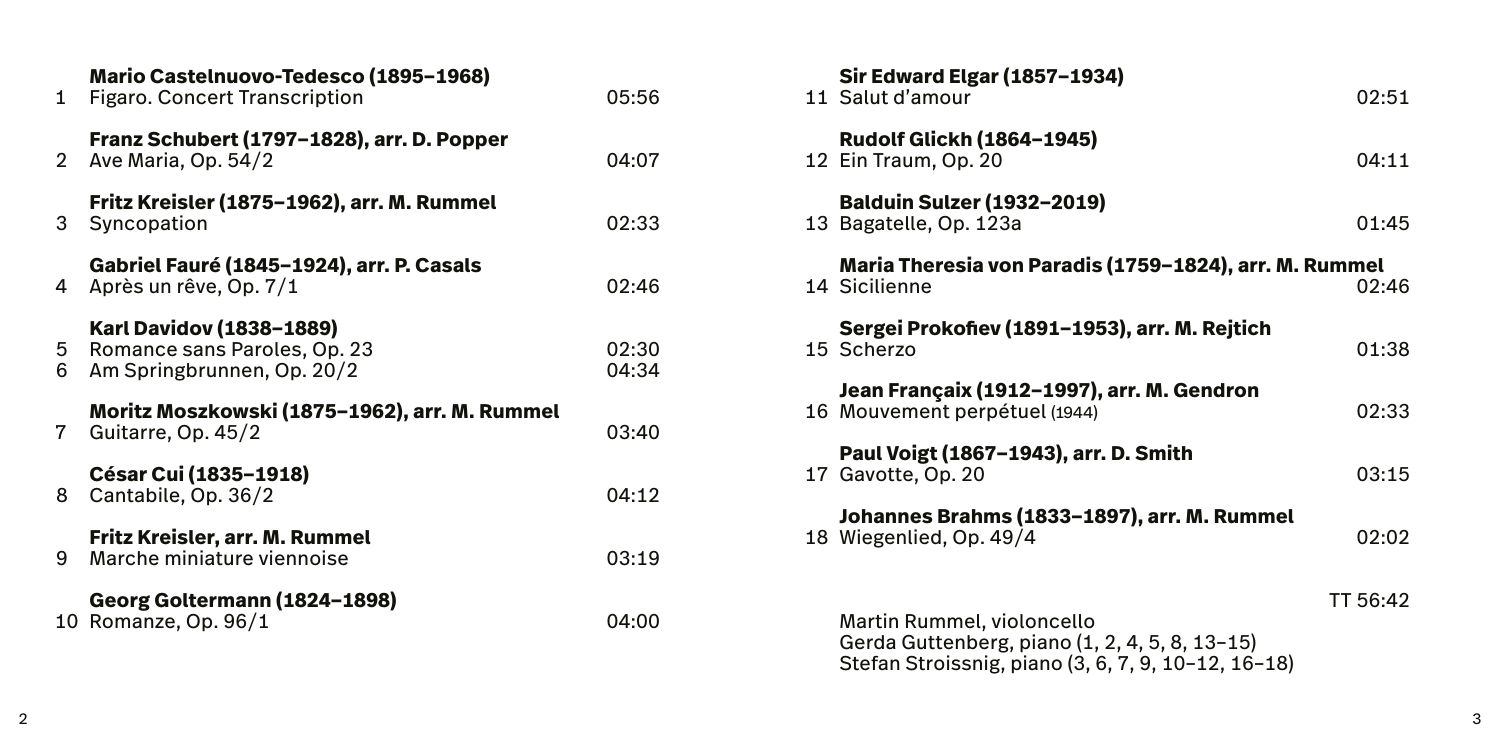

Dedicated to the memory of Helga Schiff-Riemann (1924–2004) and Heinrich Schiff (1952–2016).

Dem Andenken von Helga Schiff-Riemann (1924–2004) und Heinrich Schiff (1952–2016) gewidmet.

## **Salut d'Amour**

This album combines 18 small pieces for cello and piano. Following a longstanding (but, sadly, dying) tradition, more than half of them are arrangements made by cellists. To my knowledge, some of them have never been recorded before, and most are not part of the "canon" of cello encores, maybe except for Fauré's *Après un rêve*. The miniature genre seems to have become reduced to being used as encores only, as one rarely hears a group of them in a regular recital program. Generally, encores seem to serve more as circus stunts nowadays than add to the previously performed music.

Almost 25 years ago, in 1996, Gerda Guttenberg and I played a series of recitals throughout Germany and Austria which only had miniatures on the program. The result was our recording "Cello for Des(s)ert", and in the following fifteen years, we collected more repertoire, which then led to the one half of this album. Here we are, another few years later, with more old and new encores with my current duo partner Stefan Stroissnig, and odds-and-ends that I feel connected with one way or another. I will tell you about some of those connections, and I hope that you enjoy listening to this recording as much as we did making it!

I first came across **Mario Castelnuovo-Tedesco** through reading Gregor Piatigorsky's unrivaled autobiography, "Cellist". This *Figaro* is a result of their friendship. Like my own teacher, William Pleeth, Piatigorsky was a student of the Gewandhaus cellist Julius Klengel (1859–1933), and his old-school cello sound will remain unforgettable for me as it surpasses much of what I hear today. Likewise, his humor, which must surely be responsible for some of the comical effects in this quirky arrangement.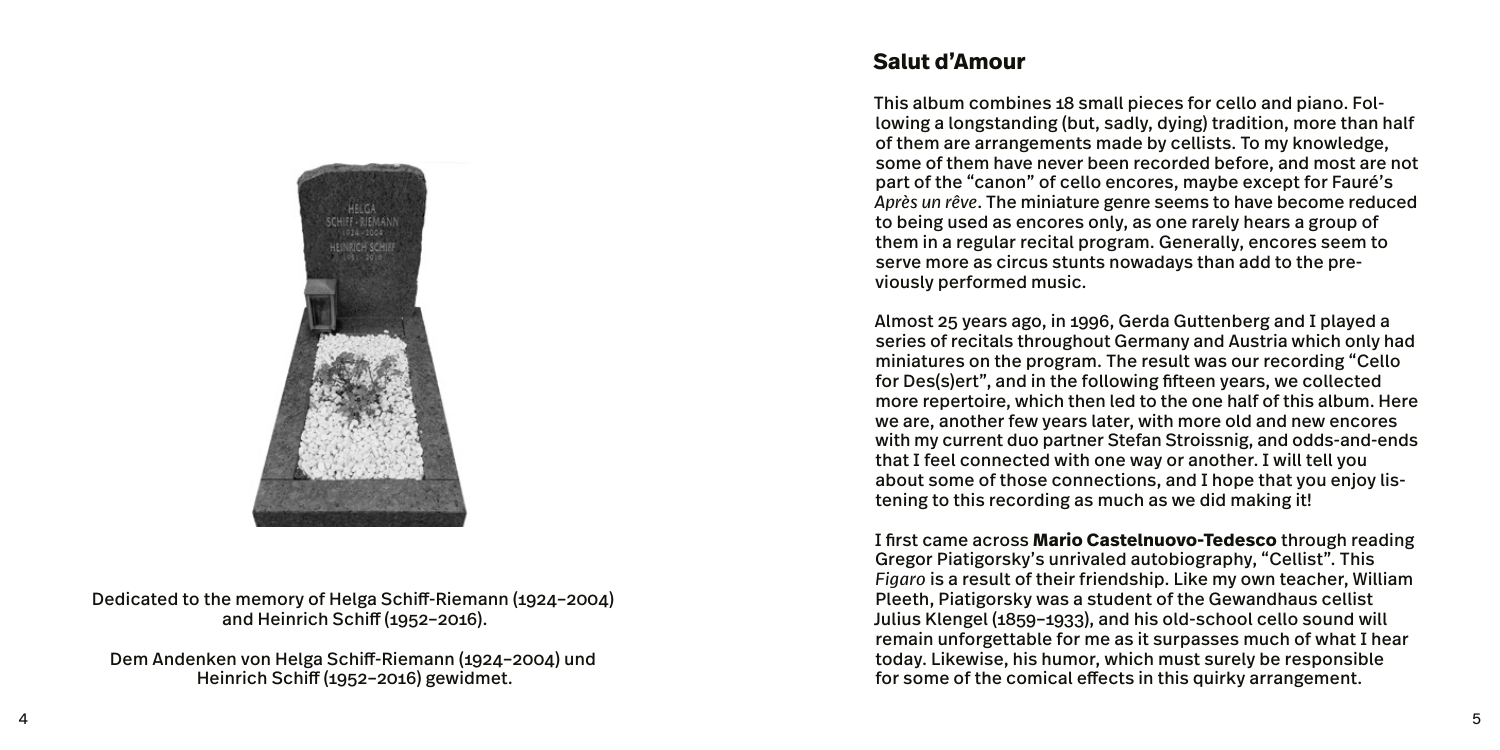**David Popper** is one of my lifelong companions, and thanks to my editions of his etudes for Bärenreiter-Verlag, cello students worldwide probably roll their eyes when they hear my name. However, my admiration for Popper's knowledge of our instrument as well as his general musicianship and how he led his life as a cellist remains unbowed. This high level of musicianship shines not only through his own compositions, but also through his countless arrangements, of which circa 50 were published as "Perles Musicales". This recording of the inextinguishable *Ave Maria* by Schubert is a glimpse on what might be a future project.

The Viennese violinst **Fritz Kreisler**, without doubt one of the greatest musicians of the 20th century, cannot miss in any such collection, which is why I have added two arrangements to the cellists' repertoire: *Syncopation* and *Marche miniature viennois* need no further introduction.

While this arrangement attributed to Casals of *Après un rêve* by **Gabriel Fauré** is one of those encores that every cellist plays at some point in their career, hardly anybody knows Romain Bussine's (1830–1899) text to the original song. Here it is:

> Dans un sommeil que charmait ton image Je rêvais le bonheur, ardent mirage Tes yeux étaint plus doux, ta voix pure et sonore, Tu rayonnais comme un ciel éclairé par l'aurore; Tu m'appelais et je quittais la terre Pour m'enfuir avec toi vers la lumière, Les cieux pour nous entr'ouvraient leurs nues

Splendeurs inconnues, lueurs divines entre vues Hélas! Hélas, triste réveil des songes Je t'appelle, ô nuit, rends moi tes mensonges, Reviens, reviens radieuse, Reviens, ô nuit mystérieuse!

"Return, o mysterious night!" – could there be a better transition to the *Romance sans Paroles* by **Karl Davidov**? His *Am Springbrunnen*, Op. 20/2, exists in an unparalleled recording of Emanuel Feuermann, who I think was the most accomplished cellist ever heard on recordings. Incidentally, he was also a Klengel student, and allegedly, there was even a concert in Leipzig in which Klengel performed with his three students Feuermann, Piatigorsky and Pleeth in a cello quartet. Can you imagine?

In 1987, Vladimir Horowitz played **Moritz Moszkowski**'s

*Etincelles* as an encore in his legendary recital at the Musikverein, which is when I first heard of that composer. My arrangement of *Guitarre* was again inspired by Gregor Piatigorsky, who also played a version of it.

**César Cui**'s *Cantabile* was part of the aforementioned recital program with Gerda Guttenberg in 1996, but for reasons that I forget did not make it onto the recoding at the time. Here it is accordingly. Cui was a member of "The Five" (with Balakirev, Borodin, Mussorgsky and Rimsky-Korsakov), albeit that he is now the one that seems to have gone into oblivion – reason enough to remind ourselves of his existence.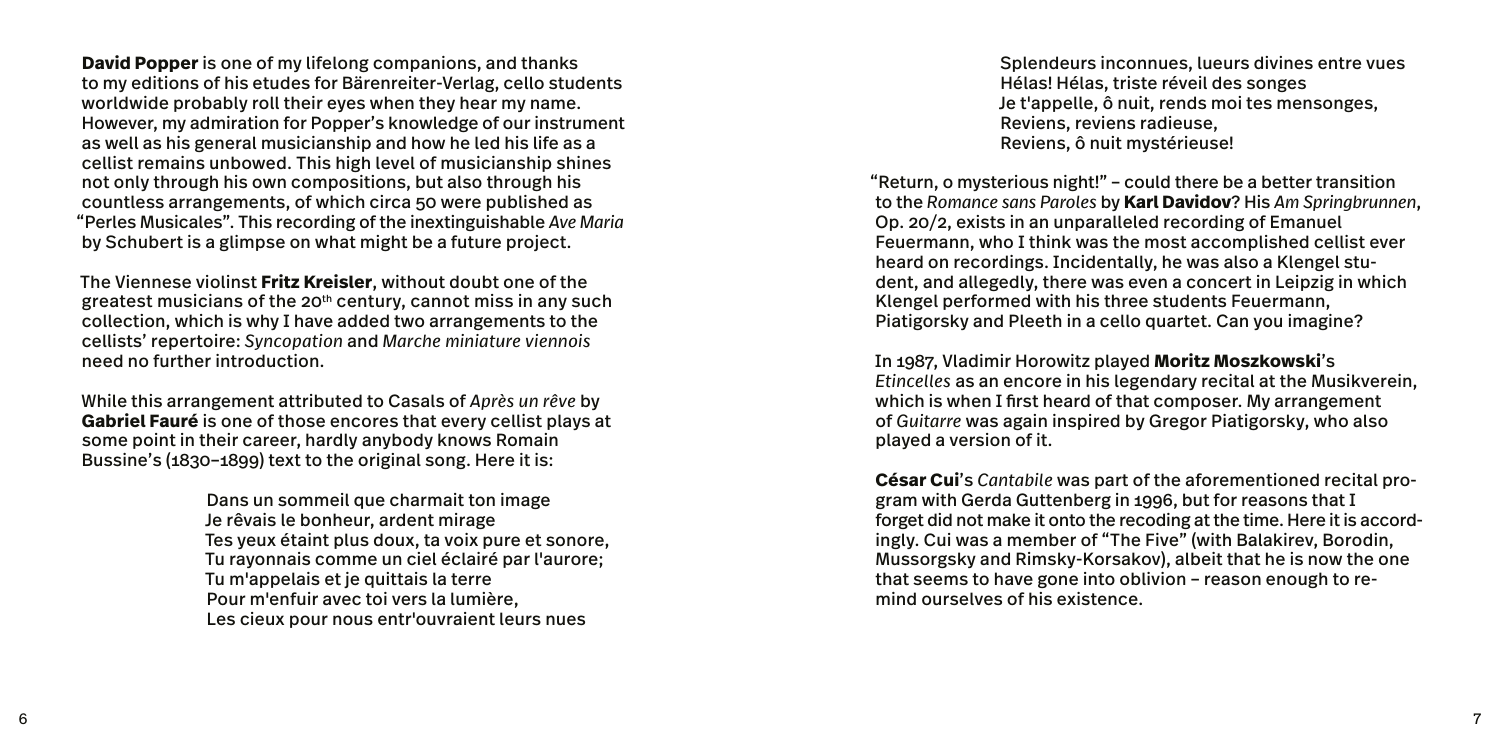**Georg Goltermann** was David Popper's teacher in Prague, and I firmly believe that his Concertinos should be as strong a part of young cellists' education as they were in the 1980s when I had my first lessons. Given the fact that this *Romanze* is part of his Opus 96, there have to be at least 95 other works that could be rediscovered.

*Salut d'amour* by **Edward Elgar**, the title of this album, is probably one of the most famous salon pieces ever written. A love declaration for his wife, Caroline Alice (shortened into his daughter's name Carice), it has become as immortal as the Cello Concerto or the Enigma Variations. I very well remember the moment when I played the Elgar Concerto for my teacher William Pleeth for the first time, the same teacher who Jacqueline du Pré … For that reason alone, Elgar will always have a special place in my heart.

Back to Vienna. **Rudolf Glickh** was one of so many fine Viennese cellists, and, from 1901, a member of the Hofmusikkapelle. He died 75 years ago, in 1945 – reason enough to pay tribute to him with this recording.

**Balduin Sulzer** was probably the most influential figure for young musicians in Upper Austria in the last quarter of the 20<sup>th</sup> century. Famous through Franz (Welser-)Möst, he died at the blessed age of 87 in 2019. I knew him for almost 35 years, and his wonderful letters in his opulent handwriting ("O Cellisime!") belong to the treasures of my memorabilia collection. Like for many other young musicians, he wrote several pieces for me. This *Bagatelle* has become one of my favorite miniatures, and I premiered it on the occasion of one of his many round birthdays – hopefully many other cellists will pick it up!

Speaking of picking up: **Maria Theresia von Paradis**'s *Sicilienne* is probably the first encore that I picked up from somebody else: The unforgettable Jacqueline du Pré recorded it with Gerald Moore, and I played it from an edition for violin and piano before turning it into this "official" version that Gerda Guttenberg and I performed countless times.

I have to be honest with you and admit that I know next to nothing about this following piece, the Scherzo by **Sergei Prokofiev**, not even what the original exactly is. My library has many volumes of arrangements by many different cellists, such as this of an early Prokofiev piano piece without opus number by the Czech cellist Michail Vladimirovič Rejtich (1909–1984). Be that as it may, both music and arrangement are fabulous, which is why I wanted to share this delicious little piece with you.

For the summer of 1990, when I was sixteen, I had enrolled into a masterclass by the legendary French cellist Maurice Gendron, who Casals had called his "crown prince". Unfortunately, it had to be cancelled due to Gendron being ill, and he died on 20 August of that year – incidentally, that enabled me to spend a week with the composer Alfred Schnittke … Since then, I have looked at everything that had a connection with Gendron with nostalgic feelings, which is why this arrangement of the *Mouvement perpetual* by **Jean Françaix** is part of this collection. After his death, the closest I came to Gendron might have been through his Stradivari compositum cello which was acquired by the Stiftung Kunst und Kultur des Landes Nordrhein-Westfalen and given on loan to Maria Kliegel, who I studied with in the early 1990s. Even if allegedly it was not Gendron's favorite cello: It is a small world.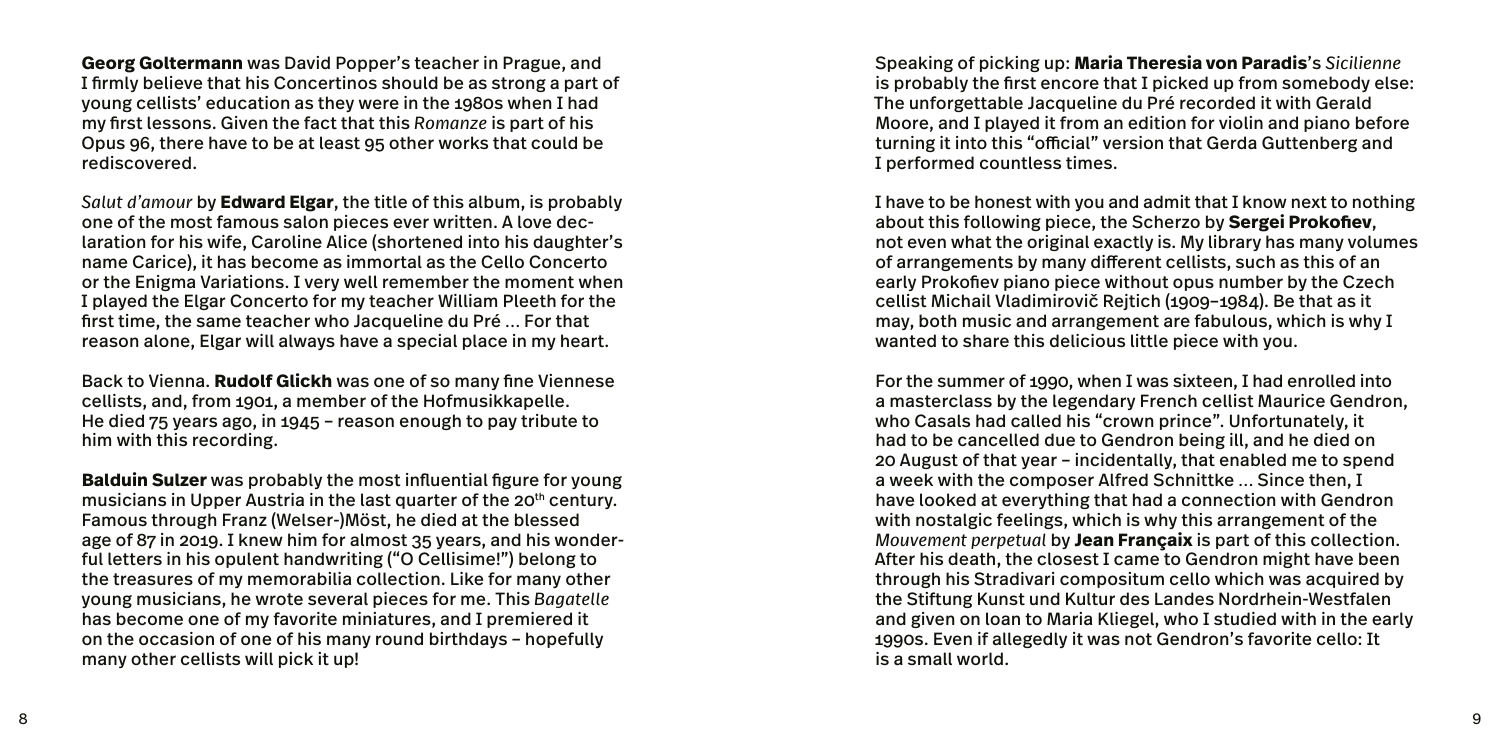Like the previous Prokofiev-Scherzo, I know almost nothing about the following Gavotte by **Paul Voigt**, and in this case, also nothing about the colleague who made the arrangement. However, this little piece is incredibly typical for the salon pieces of the late 19th century, which is why I think that it should be preserved for posterity.

Last, but not least, the immortal *Wiegenlied* by **Johannes Brahms**, not in the famous version of the admirable David Geringas, which is played by many of my colleagues. I prefer to keep the articulation of the cello part exactly the same as if there was text and therefore play my own version of this gem. My unforgettable teacher William Pleeth blessed me with a particularly special moment when he showed me the cello part of Brahms's Double Concerto of his teacher, Julius Klengel, with some handwritten markings by Brahms in it. This recording of the *Wiegenlied* is dedicated to the memory of this special moment, which occurred long before selfies, Instagram and phone cameras.

Apropos selfies and Instagram: One who never bought into the image-cultivation that has become such an integral part of the classical music industry was Heinrich Schiff, one of the greatest of the last fifty years. We three performers of this recording are all somehow linked with him: Gerda Guttenberg played for many of his students in Salzburg, and Stefan Stroissnig performed with Schiff both as a duo partner and as a soloist under his baton, which is documented through a recording of two Beethoven concertos. My own relationship with Heinrich Schiff was multilayered: From 1978, I had harpsichord and piano lessons with his mother, Helga Schiff-Riemann (a granddaughter of Hugo Riemann), in her flat in Körnerstraße in Linz. It was there that I

met him first, entirely in private. During the next four decades, our paths crossed many times, and our contact was usually amicable, and sometimes gruff, as it seemed unavoidable with him. One single time, we played together in public, but otherwise played snooker or listened to music in his house in Unterach and talked to each other over the phone and, in the last decade, also through email. More than once, he surprised me at many levels. Heinrich Schiff's "Encore!" album with Samuel Sanders is – like many of his other recordings – some of the most beautiful playing that has ever been produced on our instrument. The fact that Heinrich Schiff, since 23 December 2016, does not sit in Mozartgasse or in Unterach anymore, grumpily or unexpectedly generous with praise, is still incomprehensible today, more than three years later. Even if we were never "friends" in the real sense of the word, his death leaves an unfilled gap in my life.

We, the three performers of this recording, wholeheartedly dedicate this album to the memory of Heinrich Schiff, who we owe so many glorious musical experiences, and to the memory of his mother, who laid the fundament of my musical education all those years ago.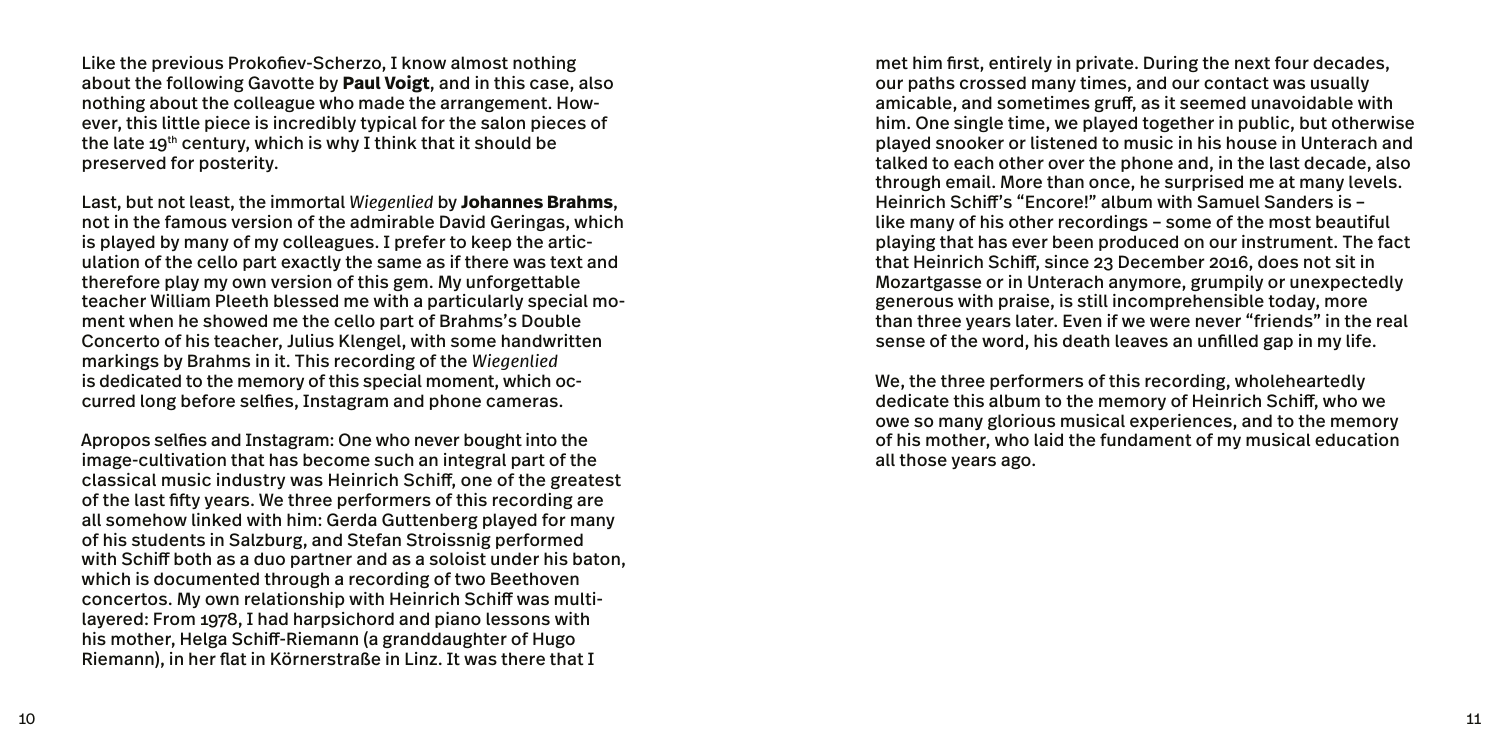## **Martin Rummel**

Austrian cellist Martin Rummel is far more than only a cellist: martinrummel.com "Musician, cultural manager, academic, enjoying life", is how he describes himself, albeit that playing the cello remains his "core business". A growing number (currently more than 50) CD albums for various international labels result in ongoing praise from international press and audiences as well as his reputation as one of the leading cellists of his generation. Numerous premiere recordings and musical rediscoveries testify for Rummel's belief that content is more important than packaging. "The big task for the next generation is to finally throw out the tuxedo, to focus on what and how music is made rather than on who plays where", he says.

Martin Rummel is a regular guest of orchestras, festivals and venues across Europe, Asia, Oceania and the Americas, with conductors and chamber music partners of all generations – namedropping is not his. As a pedagogue, he has published a series of editions of all major cello etudes which have become standard worldwide. For four years, he was the Head of School at the University of Auckland's School of Music and an honorary professor at the China Conservatory of Music. Being a passionate music communicator, he is the owner and mastermind of paladino media (with four record labels and a publishing division), had his own radio show for six years, and writes and talks about music in many different formats.

Rummel is an alumnus of the Brucknerkonservatorium Linz and the Cologne Musikhochschule. His heart lies in a playing tradition that was conveyed to him during a decade of studies with the legendary William Pleeth, always focusing on the music, not the musician.

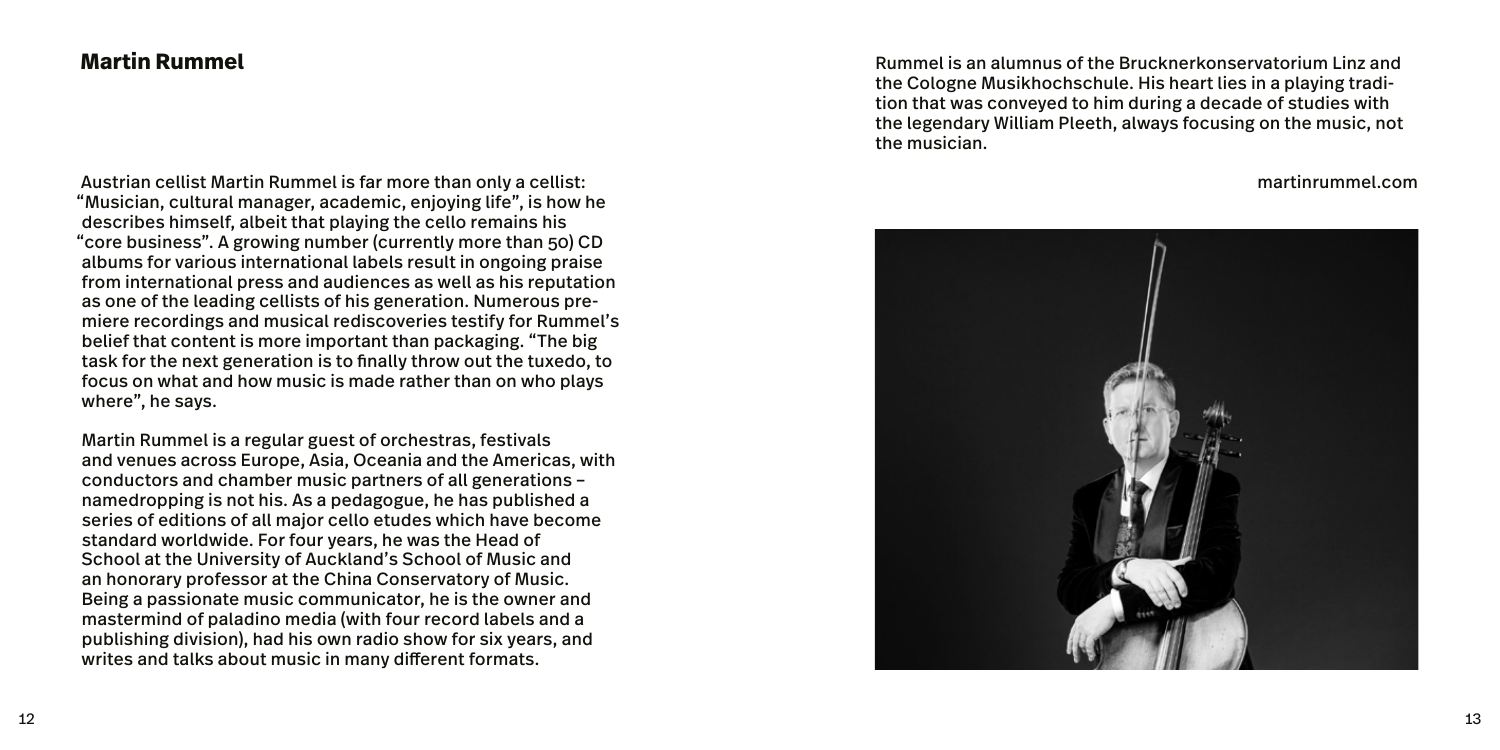## **Gerda Guttenberg**

Born in Salzburg, Gerda Guttenberg took her first piano lessons at the age of seven. When she was eleven years old, Professor Kurt Neumüller accepted her in his masterclass at the former Mozarteum Academy in Salzburg. She was awarded her concert diploma with distinction, and after a highly acclaimed debut in Belgium, she was invited to make recordings of works by W.A. Mozart. In parallel to her piano training, she studied musicology and pedagogy at the Paris-Lodron-University in Salzburg, and successfully gained her doctorate.

During a three-year stay in the U.S., Gerda Guttenberg worked as a concert pianist and piano teacher. She has been a lecturer for piano and an accompanist for string-players at the Mozarteum University since 1995. In 2006, she habilitated in "piano chamber music" and has been a professor for this subject at the Mozarteum University in Salzburg since then.

As a sought-after chamber musician, she has worked in numerous masterclasses (e.g. Shmuel Ashkenasi, Ivry Gitlis, Clemens Hagen, Artu Noras, David Oistrach, Ruggiero Ricci, Gerhard Schulz, Dénes Zsigmondy) as well as in international competitions (e.g. International Mozart Competition, Fritz Kreisler Violin Competition, Queen Elizabeth Competition Brussels). Concerts take her to many parts of Europe as well as to the U.S., and she also participated in the the Salzburger Festspiele, Wiener Festwochen, Festspiele Mecklenburg-Vorpommern, Klassikfestival Ammerseerenade, Salzburger Kammermusikfestival and Music festival "Casa dei Mezzo" in Greece.

Several recordings bear witness to her diverse musical work. So was her CD recording of all cello sonatas and variations by Beethoven with cellist Martin Rummel (PMR0011) the first complete recording based on the new Beethoven Urtext edition published by Bärenreiter-Verlag.

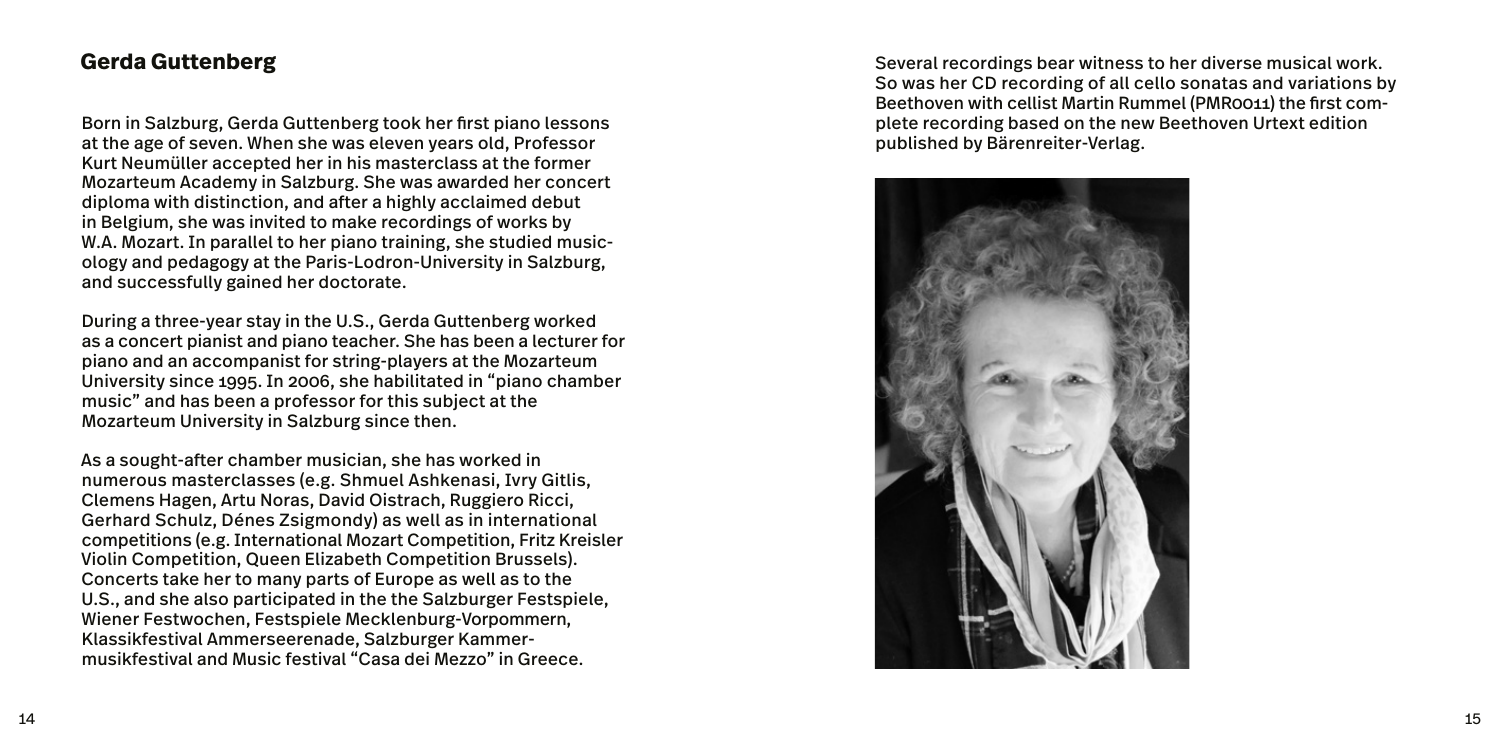## **Stefan Stroissnig**

Austrian pianist Stefan Stroissnig, born in 1985, studied with stefanstroissnig.com Oleg Maisenberg in his native city of Vienna and with Ian Jones at the Royal College of Music in London. He received further artistic inspiration from renowned pianists such as Daniel Barenboim and Dmitri Bashkirov. His concert activity as a soloist has taken him to all five continents and to the most prestigious concert houses in Europe, such as the Royal Festival Hall in London, the Vienna Musikverein, the Vienna Konzerthaus and the Berlin Philharmonic.

He has attracted special attention for his performances of works by Franz Schubert and the music of the 20<sup>th</sup> and 21<sup>st</sup> centuries, such as in a 2013 performance as the soloist in Olivier Messiaen's monumental *Turangalîla* Symphony at the Royal Festival Hall in London.

Of major importance for him is chamber music, which has led to co-operations with musicians such as Heinrich Schiff, Nobuko Imai, Shmuel Ashkenasi, Patricia Kopatchinskaja, Patrick Demenga, Viviane Hagner, Michael Collins, Tatjana Masurenko, Gábor Boldoczki and Sharon Kam. Festival invitations have included the Salzburg Festival, the Carinthian Summer, the International Music Summer in Grafenegg, the Ruhr Piano Festival, the Rheingau Festival and the Mondsee Festival.

From 2012 to 2019 Stefan Stroissnig taught at the Kunstuniversität Graz. Since October 2019, he has been a guest professor for piano at the University of Music and Performing Arts in Vienna. His contribution to the international musical world earned Stefan Stroissnig a nomination for the Credit Suisse Award in 2014 from the Vienna Philharmonic.

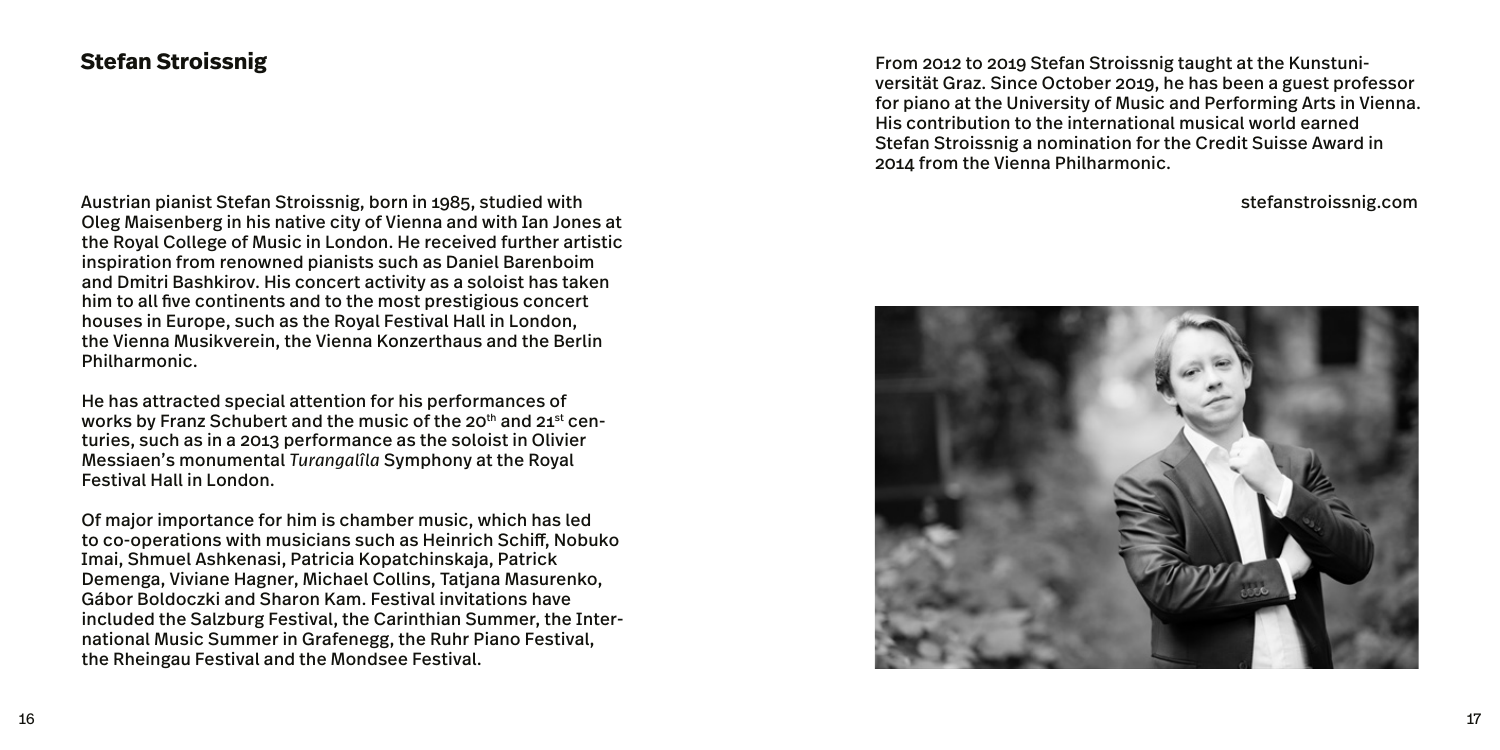#### **Salut d'Amour**

Dieses Album vereint 18 kleine Stücke für Cello und Klavier, und einer alten, bedauerlicherweise aussterbenden Tradition folgend sind mehr als die Hälfte Arrangements von Cellisten. Einige davon sind meines Wissens vorher noch nie eingespielt worden, und auch die anderen (Faurés *Après un rêve* vielleicht ausgenommen) gehören nicht zum Kanon der Cellozugaben. Die kleine Form wird heutzutage überhaupt leider meist nur als Zugabe missbraucht – allzu selten hört man eine Gruppe solcher Stücke im regulären Konzertprogramm – und oft scheint bei Zugaben eher das Motto "schneller, höher, stärker" zu gelten als der Bezug zum vorher Gespielten die Auswahl zu beeinflussen.

Vor fast 25 Jahren, 1996, habe ich mit Gerda Guttenberg eine Serie von Konzerten in Deutschland und Österreich gespielt, deren Programm nur aus Miniaturen bestand, was in unserer gemeinsamen Aufnahme "Cello for Des(s)ert" resultierte. In den darauffolgenden fünfzehn Jahren haben wir mehr Repertoire angesammelt, was 2012 in der einen Hälfte dieser Aufnahme resultierte. Hier nun, wieder ein paar Jahre später und ergänzt mit meinem derzeitigen Duopartner Stefan Stroissnig, sind neue und alte Zugaben und sonstiger "Kleinkram", zu dem ich verschiedensten Bezüge habe, von denen ich Ihnen hier gerne erzählen möchte. Ich hoffe von Herzen, dass Ihnen das Hören so viel Spaß macht wie uns das Spielen!

**Mario Castelnuovo-Tedesco** ist mir seit der Lektüre von Gregor Piatigorskys unvergleichlicher Autobiografie ein Begriff, und dieser *Figaro* ist ein Resultat der Freundschaft der beiden. Piatigorsky war – wie mein eigener Lehrer William Pleeth – ein Schüler des Gewandhauscellisten Julius Klengel (1859–1933). Piatigorskys Celloton der alten Schule bleibt für mich unvergessen (und überlebt locker so manches, was ich derzeit höre), ebenso wie sein Humor, der ganz sicher auch diese schräge Bearbeitung beeinflusst hat.

Mit **David Popper** verbindet mich nicht nur dank der Etüdenausgaben für den Bärenreiter-Verlag eine besondere Beziehung, die wahrscheinlich Celloschüler auf der ganzen Welt die Augen gen Himmel rollen lässt. Meine Bewunderung nicht nur für seine Kenntnisse unseres Instruments, sondern auch und vor allem für sein Musikerdasein ist ungebrochen. Dieses Musikerdasein zeigt sich neben seinen eigenen Kompositionen besonders in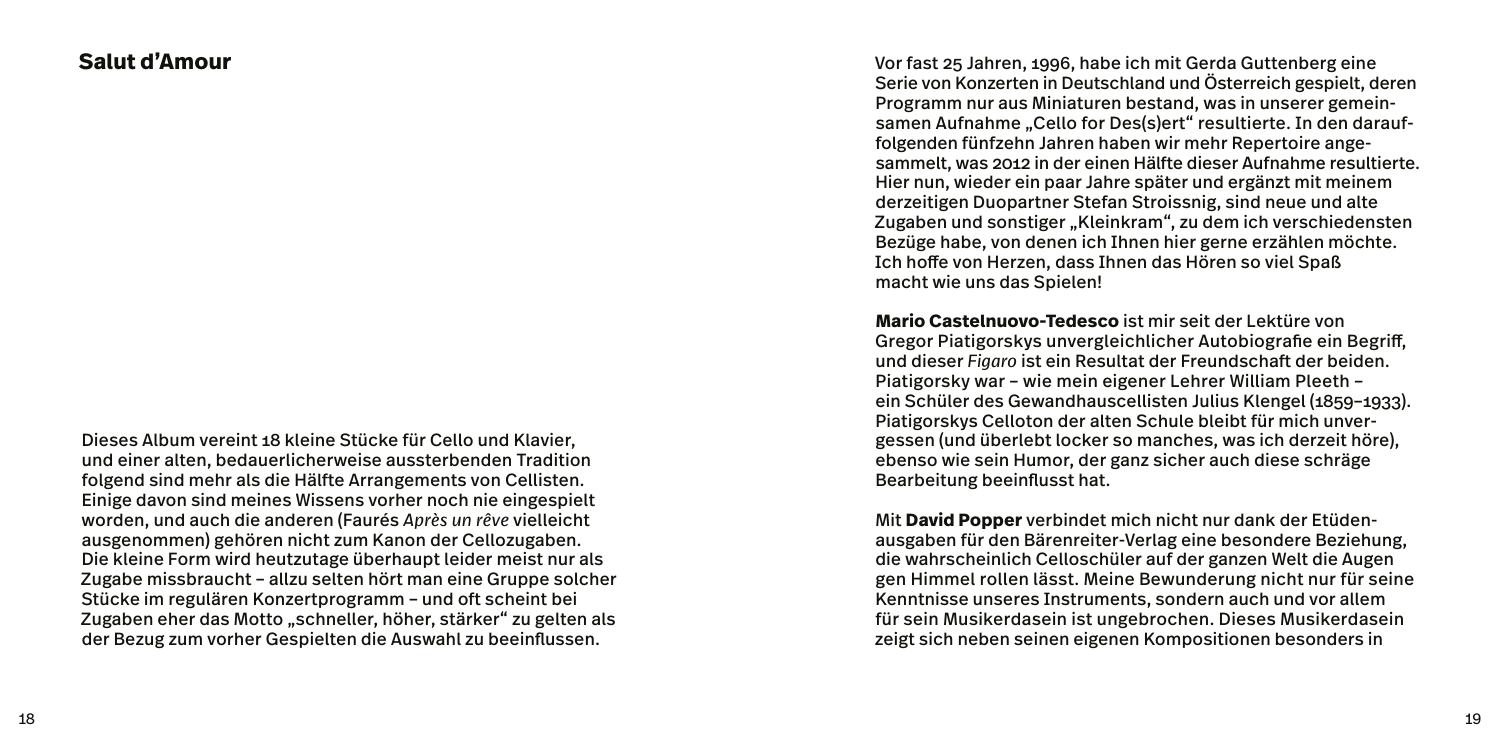zahllosen Transkriptionen. Fast 50 wurden als "Perles Musicales" veröffentlicht, und ein Vorgeschmack auf ein späteres Projekt sei hier das unverwüstliche *Ave Maria* von Schubert.

Der Wiener Geiger **Fritz Kreisler**, zweifellos einer der größten Musiker des 20. Jahrhunderts, darf in keiner solchen Sammlung fehlen. Daher habe ich mir erlaubt, zwei seiner "Zuckerln" für Cello zu bearbeiten. *Syncopation* und *Marche miniature viennois* bedürfen wahrlich keiner weiteren Erklärung.

*Après un rêve* in der Vertonung von **Gabriel Fauré** ist nun eines jener Zugabenstücke, das jeder Cellist irgendwann spielt, und immer in dieser Casals-Transkription. Kaum ein Cellist jedoch kennt den Text von Romain Bussine (1830–1899), also sei er hier einmal abgedruckt:

> Dans un sommeil que charmait ton image Je rêvais le bonheur, ardent mirage Tes yeux étaint plus doux, ta voix pure et sonore, Tu rayonnais comme un ciel éclairé par l'aurore; Tu m'appelais et je quittais la terre Pour m'enfuir avec toi vers la lumière, Les cieux pour nous entr'ouvraient leurs nues Splendeurs inconnues, lueurs divines entre vues Hélas! Hélas, triste réveil des songes Je t'appelle, ô nuit, rends moi tes mensonges, Reviens, reviens radieuse, Reviens, ô nuit mystérieuse!

"Komm zurück, ach geheimnisvolle Nacht!" – könnte es eine bessere Überleitung zu einer *Romance sans Paroles* geben, wie etwa der folgenden von **Karl Davidov**? Sein *Am Springbrunnen* op. 20/2 existiert in einer legendären Aufnahme von Emanuel Feuermann, dem meiner Meinung nach vollendetsten Cellisten, den es auf Aufnahmen zu hören gibt; übrigens auch ein Klengel-Schüler. Dem Vernehmen nach fand sogar ein Konzert in Leipzig statt, in dem Klengel mit seinen drei Schülern Feuermann, Piatigorsky und Pleeth als Celloquartett auftrat.

Mein Arrangement von *Guitarre* von **Moritz Moszkowski**, der mir erstmals durch Vladimir Horowitzs unvergessenem Wien-Auftritt 1987 (wo dieser die *Etincelles* als Zugabe spielte) unterkam, ist wieder Gregor Piatigorsky geschuldet, der dieses Stück auch spielte.

Das *Cantabile* von **Cesar Cuí** war Bestandteil jener erwähnten Konzerte mit Gerda Guttenberg 1996, hat es aber damals nicht auf die CD geschafft – dementsprechend sei es hier nachgereicht. Cuí war das heute unbekannteste Mitglied des sogenannten "Mächtigen Häufleins" (neben Balakirew, Borodin, Mussorgski und Rimski-Korsakow), was ihn mir schon allein deswegen sympathisch macht.

**Georg Goltermann** war der Lehrer von David Popper in Prag, und seine Concertinos sollten genaugenommen heute noch zur Ausbildung gehören, so wie es in den 1980ern der Fall war, als ich meine ersten cellistischen Gehversuche unternommen habe. Die Tatsache, dass diese *Romanze* aus seinem Opus 96 stammt, lässt gleichzeitig daraus schließen, dass es noch mindestens 95 andere Stücke zu entdecken gilt.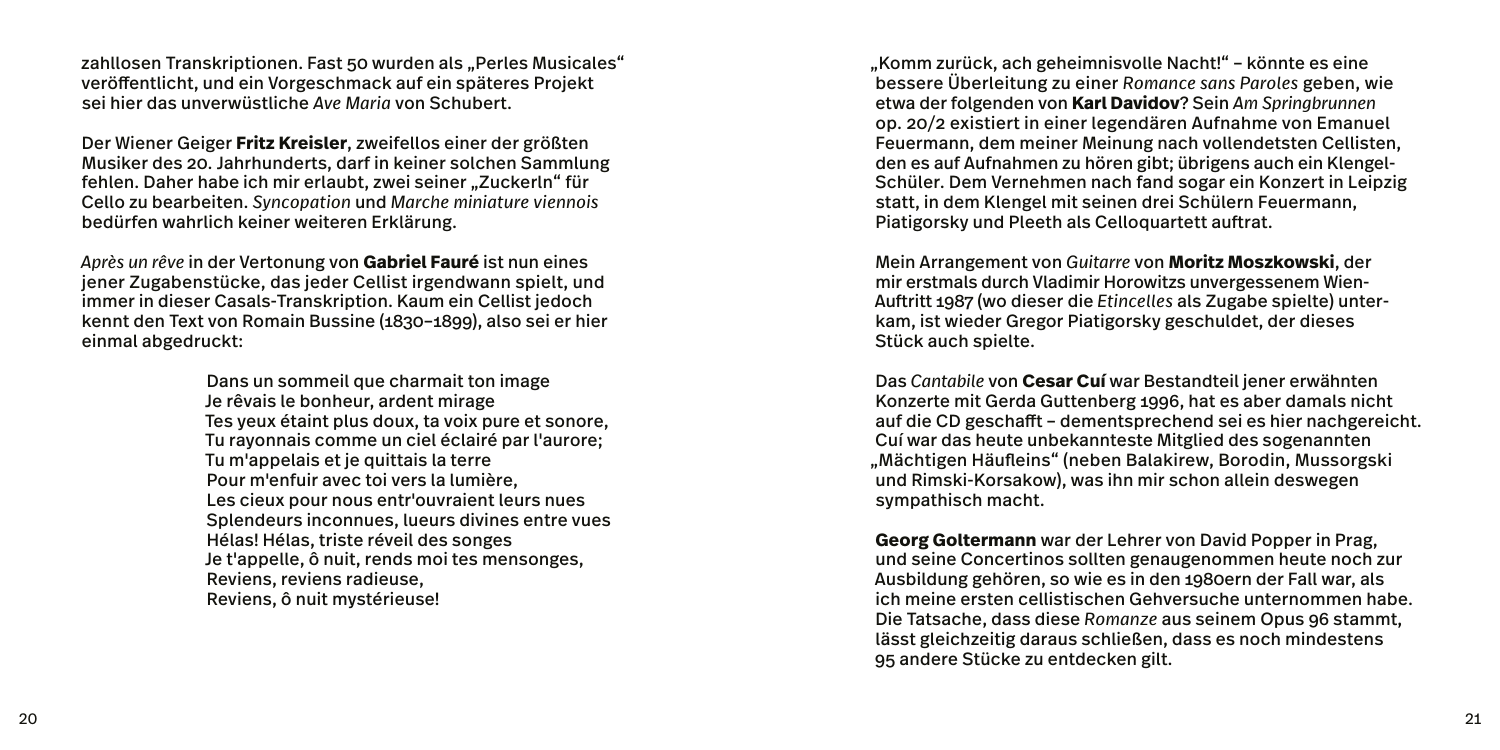*Saltut d'amour* von **Edward Elgar** ist nicht nur der Namensgeber dieses Albums, sondern auch eines der berühmtesten Salonstücke überhaupt. Als Liebeserklärung an seine Frau Caroline Alice geschrieben, ist dieses kleine Stück gleichermaßen unsterblich wie das Cellokonzert oder die Enigma-Variationen. Ich kann mich gut an den Moment erinnern, als ich das Elgar-Konzert das erste Mal meinem Lehrer vorgespielt habe, dem Lehrer, der auch Jacqueline du Pré … Elgar wird schon allein deshalb immer ein besonderer Komponist für mich bleiben.

Zurück nach Wien. **Rudolf Glickh** war einer von so vielen Wiener Cellisten und ab 1901 Mitglied der Hofmusikkapelle. Vor 75 Jahren ist er gestorben; Grund genug, ihn auf dieser Aufnahme zu würdigen.

**Balduin Sulzer** war vielleicht die prägendste Gestalt für junge Musiker in Oberösterreich im letzten Quartal des 20. Jahrhunderts. Durch Franz (Welser-)Möst berühmt geworden, ist er 2019 im gesegneten Alter von 87 Jahren gestorben. Fast 35 Jahre lang kannte ich ihn, und seine wunderbaren Briefe in ausladender Handschrift ("O Cellissime!") werden immer zu den Schätzen meiner Memorabilia-Sammlung gehören. Zahlreiche Werke hat er für mich – wie für so viele andere junge Musiker – geschrieben. Die *Bagatelle* habe ich zu einem seiner vielen runden Geburtstage uraufgeführt, und sie gehört bis heute zu meinen Lieblingsminiaturen. Mögen viele andere Cellisten sie "nachspielen"!

Apropos Nachspielen: Die *Sicilienne* von **Maria Theresia von Paradis** ist vielleicht die erste Zugabe, die ich "nachgespielt" habe, und zwar natürlich der unvergessenen Jacqueline du Pré aus einer Ausgabe für Violine und Klavier, die ich finden konnte. Hier nun endlich die "offizielle" Version für Cello und Klavier, wie Gerda Guttenberg und ich sie unzählige Male im Konzert gespielt haben.

Zum nächsten Stück, dem Scherzo von **Sergei Prokofjew**, weiß ich – so ehrlich will ich sein – gar nichts, nicht einmal, was das Original ist. Meine Notenbibliothek enthält jedoch zahllose Bände von Bearbeitungen von Cellisten, die ich bedauerlicherweise nicht zuzuordnen weiß, wie es hier auch für die Bearbeitung eins frühen Klavierstücks ohne Opus des tschechischen Cellisten Michail Vladimirovič Rejtich (1909–1984) der Fall ist. Tatsache ist aber, dass sowohl Musik als auch Arrangement grandios sind, und so will ich Ihnen diese Köstlichkeit nicht vorenthalten!

Für den Sommer 1990, als ich 16 war, hatte ich mich für einen Meisterkurs bei Maurice Gendron angemeldet. Dieser kam jedoch aus Krankheitsgründen (Gendron starb am 20. August 1990) nicht mehr zustande, was mir freilich die einmalige Gelegenheit bescherte, eine Woche mit Alfred Schnittke zu verbringen … Dennoch habe ich seither alles, was das Etikett "Gendron" (den Casals als seinen "Kronprinzen" bezeichnete) trägt, immer mit einem wehmütigen Blick beobachtet, daher darf dieses Arrangement des *Mouvement perpetuel* von **Jean Françaix** hier nicht fehlen. Am nächsten bin ich Gendron danach womöglich durch das Stradivari-Compositum-Cello gekommen, das aus Gendrons Besitz in die Stiftung Kunst und Kultur des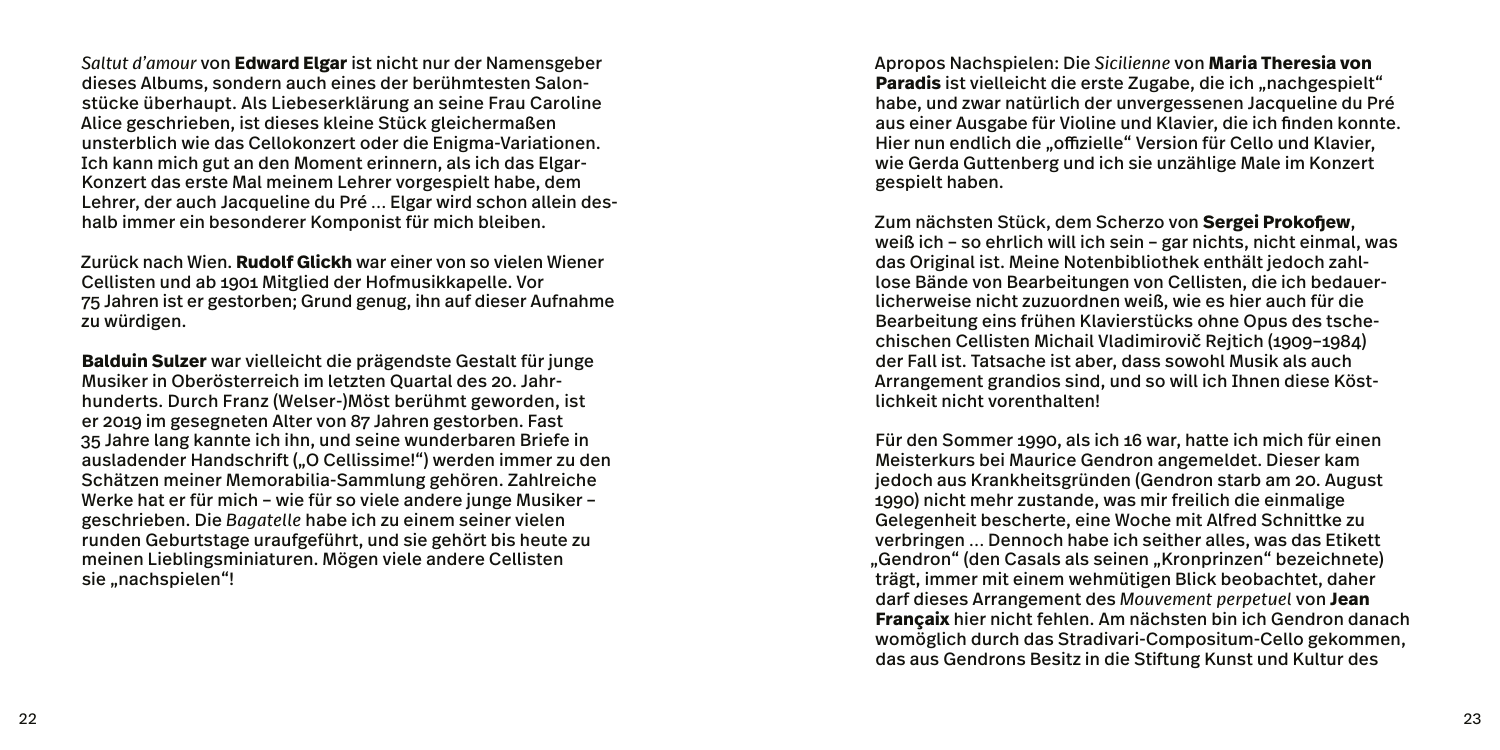Landes Nordrhein-Westfalen überging, die es Maria Kliegel zur Verfügung stellte, während ich in den 1990ern bei ihr studierte. Auch wenn es angeblich nicht Gendrons Lieblingscello war: Die Welt ist klein.

Ähnlich wie mit dem vorangegangenen Prokofjew-Scherzo geht es mir mit der nun folgenden Gavotte von **Paul Voigt**, wobei in diesem Fall noch erschwerend hinzukommt, dass ich auch den bearbeitenden Kollegen David Smith nicht kenne … dennoch: Diese kleine Gavotte ist mehr als typisch für die Salonstücke des ausgehenden 19. Jahrhunderts und allein deshalb schon wert, dass man sie der Nachwelt erhält.

Abschließend noch das unsterbliche *Wiegenlied* von **Johannes Brahms**, nicht in der von vielen Cellisten gespielten Fassung des bewundernswerten David Geringas. Ich bevorzuge es, die Artikulation der Cellostimme gleich zu halten wie es dem Gesangstext entspricht und spiele daher immer meine eigene Version dieses Juwels. Mein unvergessener Lehrer Pleeth hat mir übrigens einen besonders eindrücklichen Moment beschert, als er mir den Cellopart des Brahmsschen Doppelkonzertes seines Lehrers Julius Klengel zeigte, mit Eintragungen von Brahms' Hand. Dieser Erinnerung, einem Moment vor Handykameras, Selfies und Instagram, sei diese Aufnahme des *Wiegenlied* gewidmet.

Und weil wir schon bei Selfies und Instagram sind: Einer, dem Selbstinszenierung stets fremd war, ist Heinrich Schiff – einer der ganz Großen der letzten fünfzig Jahre. Uns drei Interpreten dieses Albums verbindet er: Gerda Guttenberg hat einige seiner Studenten in Salzburg begleitet, und Stefan Stroissnig hat über

mehrere Jahre mit ihm musiziert; sowohl als sein Klavierpartner als auch als Solist unter seiner Leitung, wovon eine Aufnahme zweier Beethovenscher Klavierkonzerte zeugt. Meine eigene Beziehung zu Heinrich Schiff war vielschichtig: Ab 1978 habe ich bei seiner Mutter, Helga Schiff-Riemann (einer Enkelin von Hugo Riemann), in deren Wohnung in der Linzer Körnerstraße Cembalound Klavierunterricht genommen. Hier habe ich ihn damals – ganz privat – kennengelernt. Danach sind wir einander über vier Jahrzehnte immer wieder über den Weg gelaufen, wobei unser Kontakt meist freundschaftlich, aber manchmal auch ruppig war, wie es mit ihm wohl unvermeidlich schien. Ein einziges Mal haben wir gemeinsam öffentlich musiziert, und ansonsten neben Billardmatches und Musikhörsessions in seinem Haus in Unterach telefonische sowie im letzten Jahrzehnt auch elektronische Kommunikation gepflegt. Er hat es immer wieder und auf allen Ebenen geschafft, mich zu überraschen.

Heinrich Schiffs "Encore!"-Aufnahme mit Samuel Sanders gehört – wie die meisten seiner Einspielungen – zum Schönsten, was auf unserem Instrument hervorgebracht wurde. Die Tatsache, dass Heinrich Schiff seit 23. Dezember 2016 nicht mehr in der Mozartgasse oder in Unterach sitzt und grantelt (oder unerwartet lobt), ist bis heute, mehr als drei Jahre später, unbegreiflich. Obwohl wir nicht im eigentlichen Sinn "befreundet" waren, hinterlässt sein Tod in meinem Leben eine nicht zu füllende Lücke.

Der Erinnerung an Heinrich Schiff (dem wir drei Spieler so viele musikalische Sternstunden schulden) und dem Andenken seiner Mutter, der ich meine musikalische Grundausbildung verdanke, sei von uns dreien diese Aufnahme von Herzen gewidmet.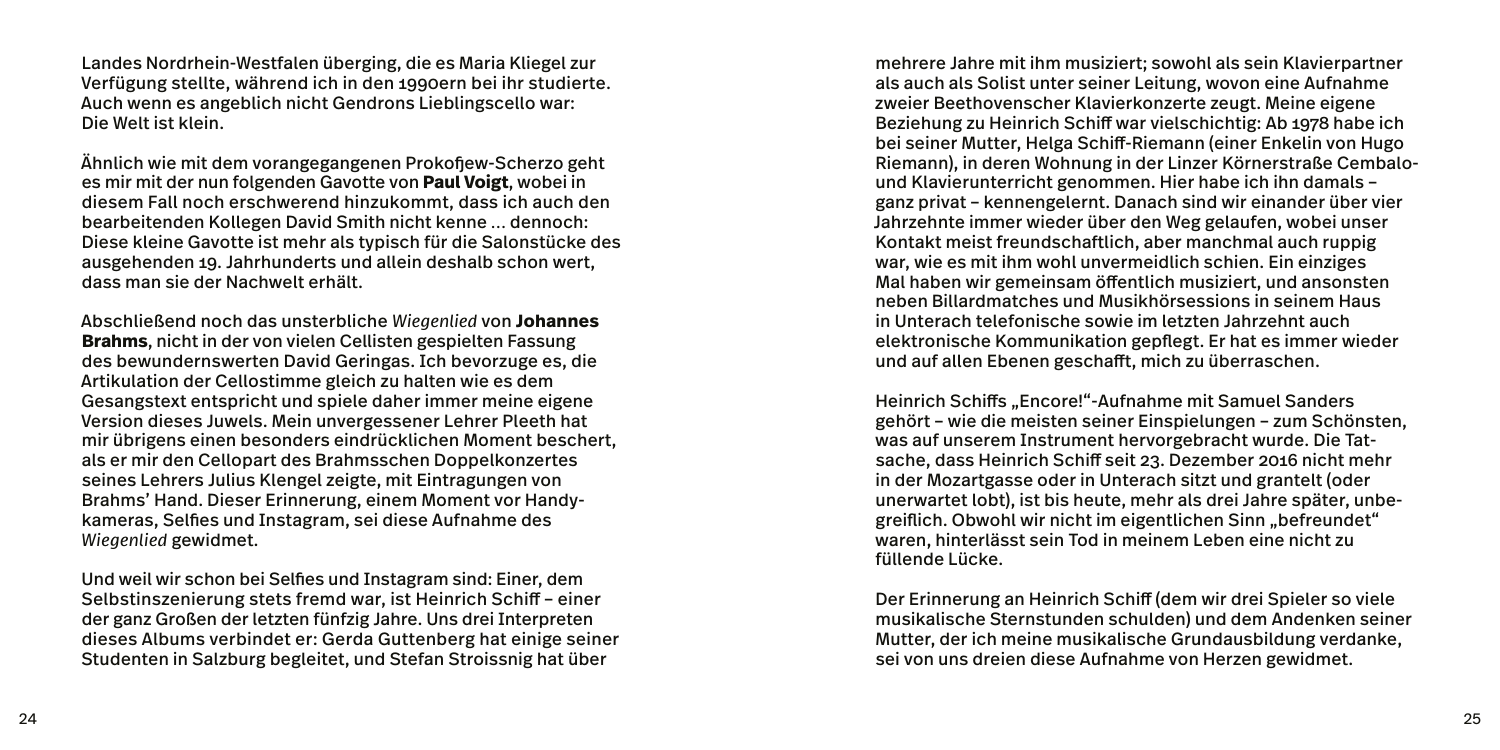## **Martin Rummel**

Der österreichische Cellist Martin Rummel ist weit mehr als nur das: "Musiker, Kulturmanager, Akademiker, Genussmensch", so beschreibt er sich selbst, auch wenn das Cellospiel natürlich sein "Kerngeschäft" geblieben ist. Eine wachsende Zahl (derzeit über 50) CD-Alben für verschiedene Labels haben ihm nicht nur höchstes Lob von Publikum und Presse, sondern auch den Ruf als einem der führenden Cellisten seiner Generation eingebracht. Zahlreiche Ersteinspielungen und Wiederentdeckungen zeugen von Rummels Überzeugung, dass der Inhalt bedeutsamer ist als die Verpackung. "Die große Aufgabe für die nächste Generation ist es, endlich den Frack wegzuschmeißen und sich wieder mehr damit zu beschäftigen, was und wie gespielt wird anstatt wer und wo", so Rummel.

Martin Rummel ist Gast von Orchestern und bei Veranstaltern und Festivals in Europa, Asien, Ozeanien, Nord- und Südamerika, mit Dirigenten und Kammermusikpartnern aller Generationen; Namedropping ist nicht seins. Als Pädagoge ist er Herausgeber einer Notenbandserie sämtlicher wesentlicher Celloetüden, die weltweit Standard geworden ist, war vier Jahre lang Head of School der School of Music an der University of Auckland sowie Honorarprofessor am China Conservatory of Music. Als leidenschaftlicher Musikvermittler ist er Eigentümer und Mastermind von paladino media (mit vier Labels und einem Verlag), hatte sechs Jahre lang seine eigene Radiosendung und spricht und schreibt über Musik.

Rummel ist Absolvent des Brucknerkonservatorium Linz und der Musikhochschule Köln. Sein Herz schlägt für eine Spieltradition, die ihm über ein Jahrzehnt lang vom legendären William Pleeth vermittelt wurde und in deren Mittelpunkt stets die Musik steht, nicht der Musiker.

martinrummel.com

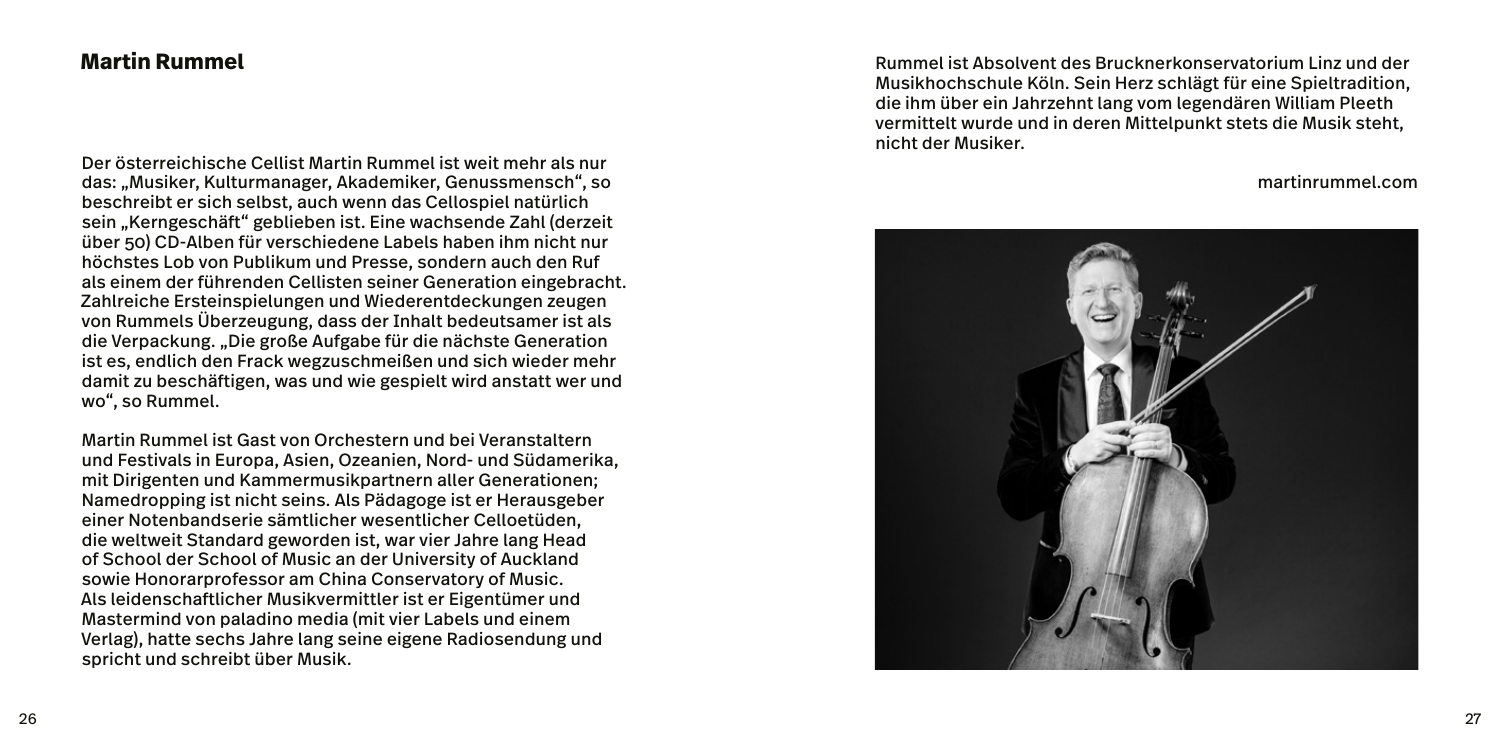### **Gerda Guttenberg**

In Salzburg geboren, erhielt Gerda Guttenberg im Alter von sieben Jahren ihren ersten Klavierunterricht. Mit elf nahm sie Prof. Kurt Neumüller in seine Meisterklasse an der damaligen "Akademie Mozarteum" in Salzburg auf, wo sie ihr Konzertdiplom mit Auszeichnung abschloss. Nach einem vielbeachteten Debüt in Belgien wurde sie zu einer Schallplatteneinspielung mit Werken von W. A. Mozart eingeladen. Parallel zu ihrer Klavierausbildung studierte Gerda Guttenberg an der Universität Salzburg Musikwissenschaft und Pädagogik und beendete dieses Studium mit dem Doktorat.

Während eines dreijährigen Aufenthalts in den USA wirkte sie als Konzertpianistin und Klavierpädagogin. Ab 1995 war sie Dozentin für Korrepetition und Klavier an der Universität Mozarteum Salzburg, 2006 habilitierte sie im Fach "Klavierkammermusik" und ist seitdem Professorin für dieses Fach. Als gefragte Begleiterin war sie sowohl bei zahlreichen Meisterkursen (u.a. Shmuel Ashkenasi, Ivry Gitlis, Clemens Hagen, Artu Noras, David Oistrach, Ruggiero Ricci, Gerhard Schulz, Denes Zsigmondy) als auch bei internationalen Wettbewerben (Fritz Kreisler-Violinwettbewerb, Internationaler Mozart-Wettbewerb, Königin-Elisabeth-Wettbewerb Brüssel u.a.) tätig.

Konzerte (solistisch wie auch kammermusikalisch) führen sie in weite Teile Europas und in die USA, auch wirkte sie bei den Salzburger Festspielen, den Wiener Festwochen , den Festspielen Mecklenburg-Vorpommern, dem Klassikfestival Ammerseerenade, dem Salzburger Kammermusikfestival und beim Musikfestival "Casa dei Mezzo" (Griechenland) mit.

Mehrere CD-Einspielungen geben Zeugnis ihrer vielfältigen musikalischen Arbeit. Ihre CD-Einspielung sämtlicher Sonaten und Variationen für Klavier und Violoncello von Beethoven mit dem Cellisten Martin Rummel (PMR0011) war die erste Gesamteinspielung nach der neuen, bei Bärenreiter erschienenen Beethoven-Urtextausgabe.

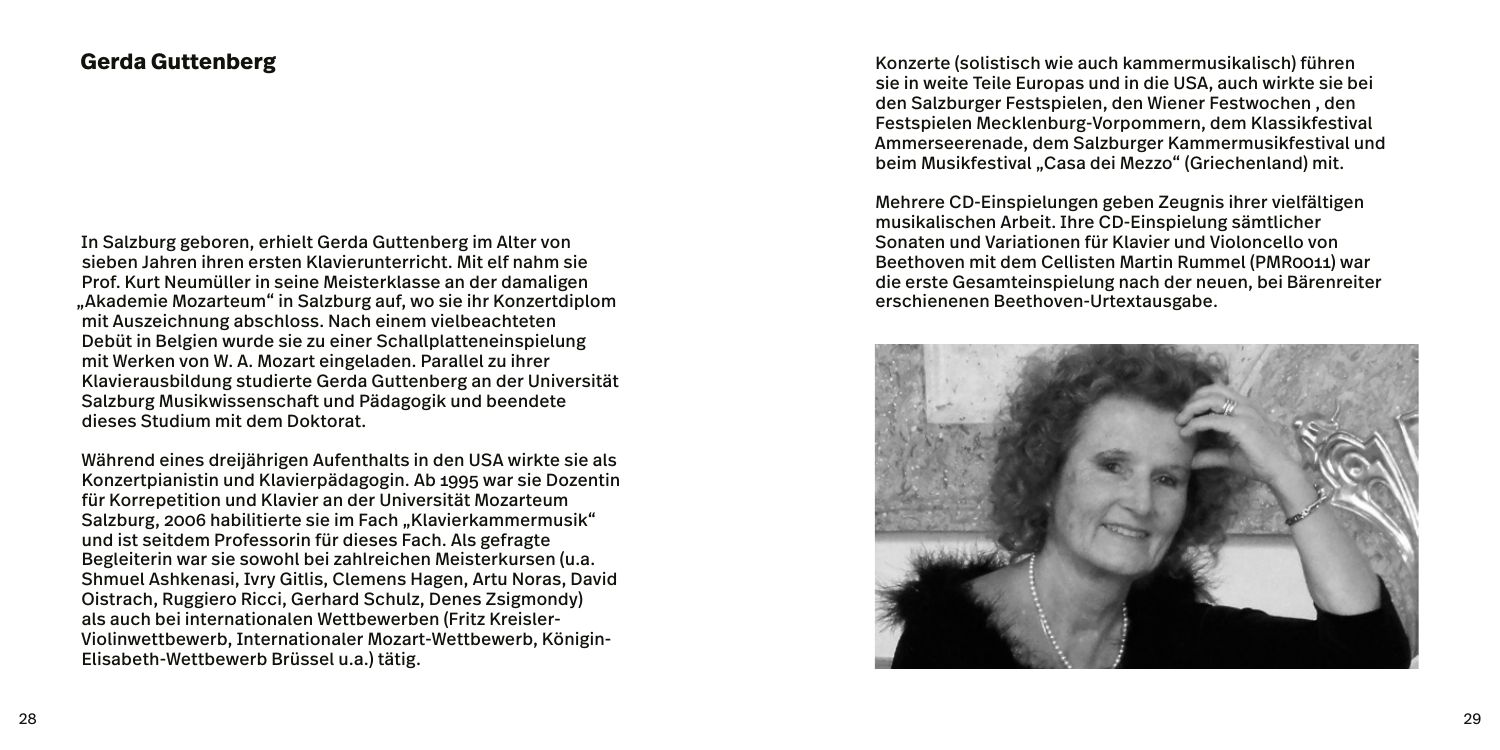## **Stefan Stroissnig**

Der 1985 geborene österreichische Pianist Stefan Stroissnig studierte in seiner Heimatstadt Wien an der Universität für Musik und darstellende Kunst bei Oleg Maisenberg und am Royal College of Music in London bei Ian Jones und erhielt weitere künstlerische Impulse von namhaften Pianisten wie Daniel Barenboim oder Dmitri Bashkirov.

Seine Konzerttätigkeit als Solist und Kammermusiker führte ihn bereits auf alle Kontinente, wie auch in die wichtigsten Konzerthäuser Europas wie der Royal Festival Hall London, dem Wiener Musikverein, dem Wiener Konzerthaus oder der Berliner Philharmonie. Besondere Aufmerksamkeit erlangte er auch durch seine Interpretationen von Werken Franz Schuberts und der Musik des 20. und 21. Jahrhunderts. Unter anderem war er Solist in Olivier Messiaens monumentaler Turangalila-Symphonie in der Royal Festival Hall London. Weiters führte er Werke zum Beispiel von Friedrich Cerha, Claude Vivier, Johannes Maria Staud, Morton Feldman, Ernst Krenek, Peter Androsch sowie die Klavierkonzerte von John Cage und Pascal Dusapin auf.

Eine große Bedeutung hat für ihn seine kammermusikalische Tätigkeit, die zur Zusammenarbeit mit Künstlern wie Heinrich Schiff, Nobuko Imai, Patricia Kopatchinskaja, Sharon Kam oder dem Auryn-Quartett und dem Küchl-Quartett führte. Festivaleinladungen führten den Künstler u.a. zu den Salzburger Festspielen, zum Carinthischen Sommer, dem Internationalen Musiksommer Grafenegg, dem Klavierfestival Ruhr, dem Rheingau Festival, den Musiktagen Mondsee sowie dem Davos Festival.

Von 2012 bis 2019 unterrichtete Stefan Stroissnig an der Kunstuniversität Graz. Seit Oktober 2019 ist er Gastprofessor für Klavier an der Universität für Musik und darstellende Kunst Wien. Für seinen bisher geleisteten Beitrag innerhalb der internationalen Musikwelt wurde Stefan Stroissnig von den Wiener Philharmonikern für den Credit Suisse Award nominiert.

stefanstroissnig.com